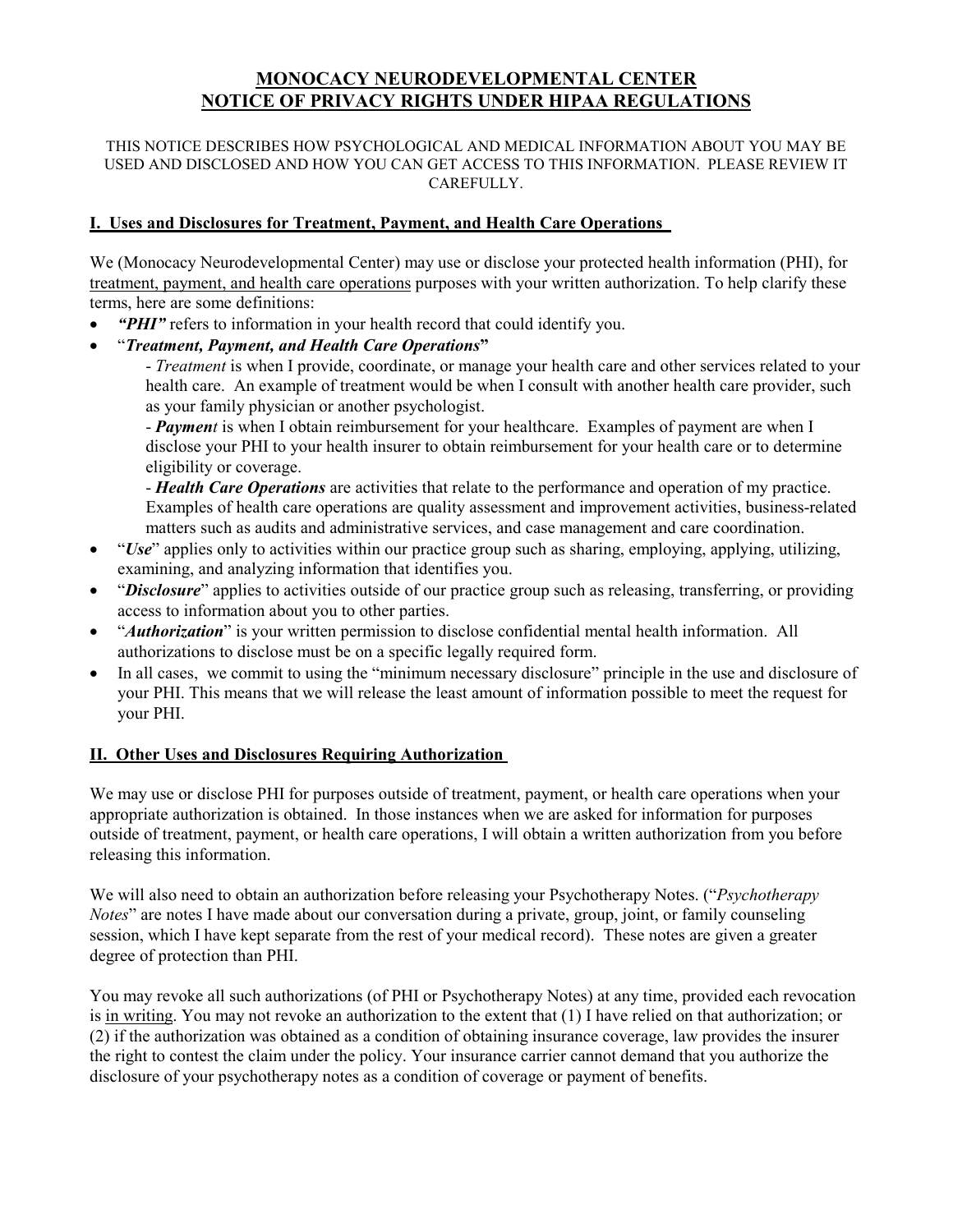# **III. Uses and Disclosures without Authorization**

I may use or disclose PHI without your consent or authorization in the following circumstances:

- *Child Abuse* If I have reason to believe that a child has been subjected to abuse or neglect, I must report this belief to the appropriate authorities.
- *Adult and Domestic Abuse* I may disclose protected health information regarding you if I reasonably believe that you are a victim of abuse, neglect, self-neglect or exploitation.
- *Health Oversight Activities* If I receive a subpoena from the Maryland Board of Examiners of Psychologists because they are investigating my practice, I must disclose any PHI requested by the Board.
- *Judicial and Administrative Proceedings* If you are involved in a court proceeding and a request is made for information about your diagnosis and treatment or the records thereof, such information is privileged under state law, and I will not release information without your written authorization or a court order. The privilege does not apply when you are being evaluated or a third party or where the evaluation is court ordered. You will be informed in advance if this is the case.
- *Serious Threat to Health or Safety* If you communicate to me a specific threat of imminent harm against another individual or if I believe that there is clear, imminent risk of physical or mental injury being inflicted against another individual, I may make disclosures that I believe are necessary to protect that individual from harm. If I believe that you present an imminent, serious risk of physical or mental injury or death to yourself, I may make disclosures I consider necessary to protect you from harm.

# **IV. Patient's Rights and Psychologist's Duties**

# **Patient's Rights:**

- *Right to Request Restrictions*  You have the right to request restrictions on certain uses and disclosures of protected health information. However, I am not required to agree to a restriction you request.
- *Right to Receive Confidential Communications by Alternative Means and at Alternative Locations*  You have the right to request and receive confidential communications of PHI by alternative means and at alternative locations. (For example, you may not want a family member to know that you are seeing me. On your request, we will send your bills to another address.)
- *Right to Inspect and Copy*  You have the right to inspect or obtain a copy (or both) of PHI in my mental health and billing records used to make decisions about you for as long as the PHI is maintained in the record. We may deny your access to PHI under certain circumstances, but in some cases you may have this decision reviewed. You have the right to inspect or obtain a copy (or both) of Psychotherapy Notes unless we believe the disclosure of the record will be injurious to your health. On your request, we will discuss with you the details of the request and denial process for both PHI and Psychotherapy Notes.
- *Right to Amend* You have the right to request an amendment of PHI for as long as the PHI is maintained in the record. Your request may be denied. If your request is denied and on your request, I will discuss with you the details of the amendment process. I cannot amend PHI if I am not the originator of the information.
- *Right to an Accounting* You generally have the right to receive an accounting of disclosures of PHI. On your request, I will discuss with you the details of the accounting process.
- *Right to a Paper Copy*  You have the right to obtain a paper copy of the notice from me upon request, even if you have agreed to receive the notice electronically. **Psychologist's Duties:**